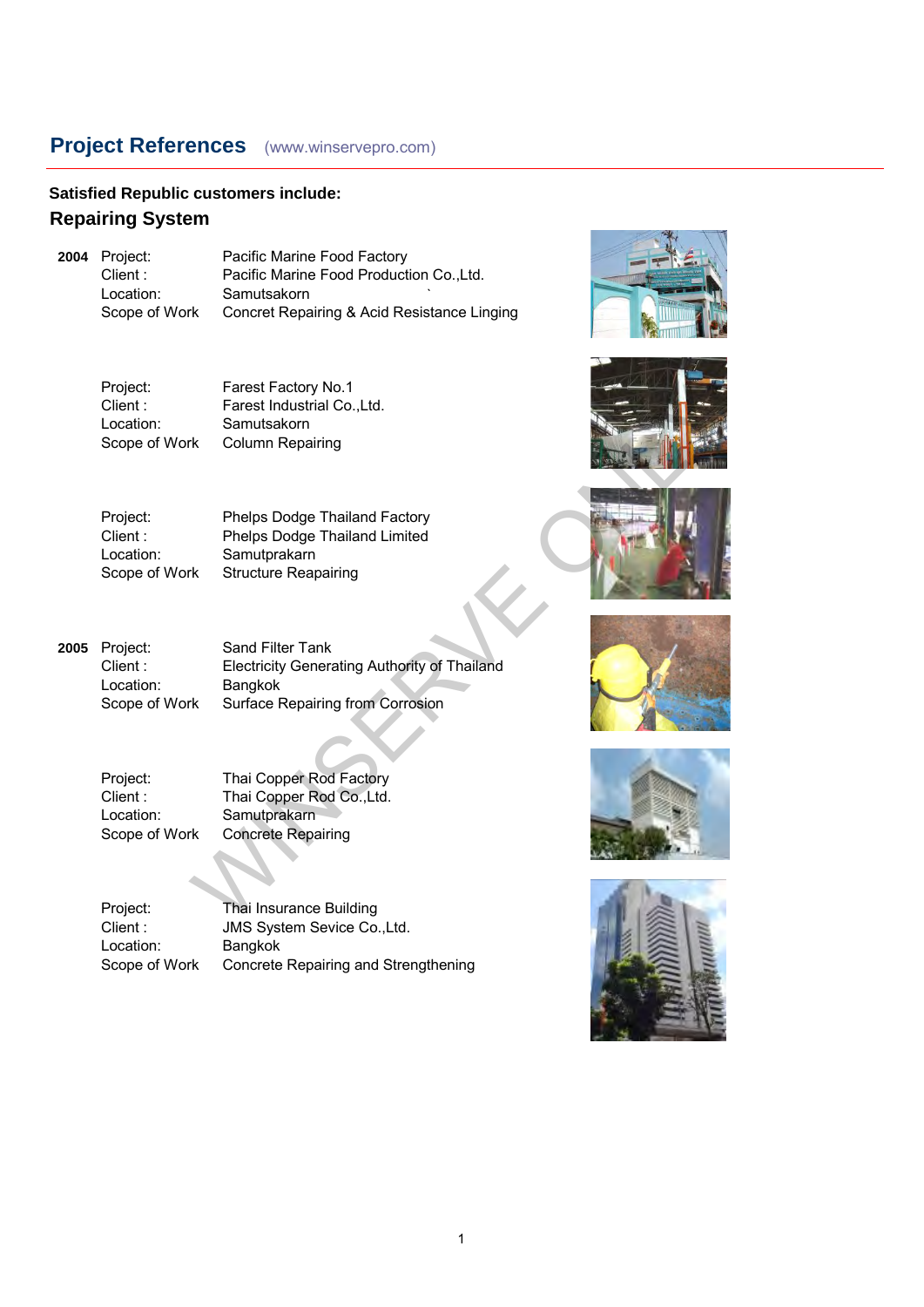### **Satisfied Republic customers include: Repairing System**

**2005** Project: Double A Paper Factory Client : JMS System Sevice Co., Ltd.<br>
Location: Prajeenburi Location: Prajeenburi<br>Scope of Work Concrete Re Concrete Repairing

> Project: TOT Building Renovation (No. 2,3,5,6,8,11,17) Client : TOT Location: Bangkok<br>Scope of Work Building F **Building Renovation** TOT<br>
> TOT<br>
> TOT<br>
> Bangkok<br>
> rk Building Renovation<br>
> AT New Body<br>
> Thai Kajima Co.,Ltd.<br>
> Rayong<br>
> Thai Kajima Co.,Ltd.<br>
> Crack Repairing with Epoxy Injection<br>
> Saim Yamoto Steel Factory<br>
> Protech Outsorcing Co.,Ltd.<br>
> Mabtaphud / Ray

Project: AT New Body<br>Client: Thai Kajima C Thai Kajima Co.,Ltd. Location: Rayong Scope of Work Crack Repairing with Epoxy Injection

Project: Saim Yamoto Steel Factory<br>Client: Protech Outsorcing Co., Ltd. Client : Protech Outsorcing Co., Ltd.<br>
Location: Mabtaphud / Ravong Mabtaphud / Rayong Scope of Work Crack Repairing with Epoxy Injection

Project: Bangkok Pattaya Hospital Client : Aunakan Co.,Ltd.<br>
Location: Pattaya /Chonburi Location: Pattaya /Chonburi<br>Scope of Work Concrete Repairing

Concrete Repairing

**2006** Project: Thailand Tobacco Monopoly<br>Client: Thailand Tobacco Monopoly Thailand Tobacco Monopoly Location: Bangkok Scope of Work Concrete Repairing and Strengthening











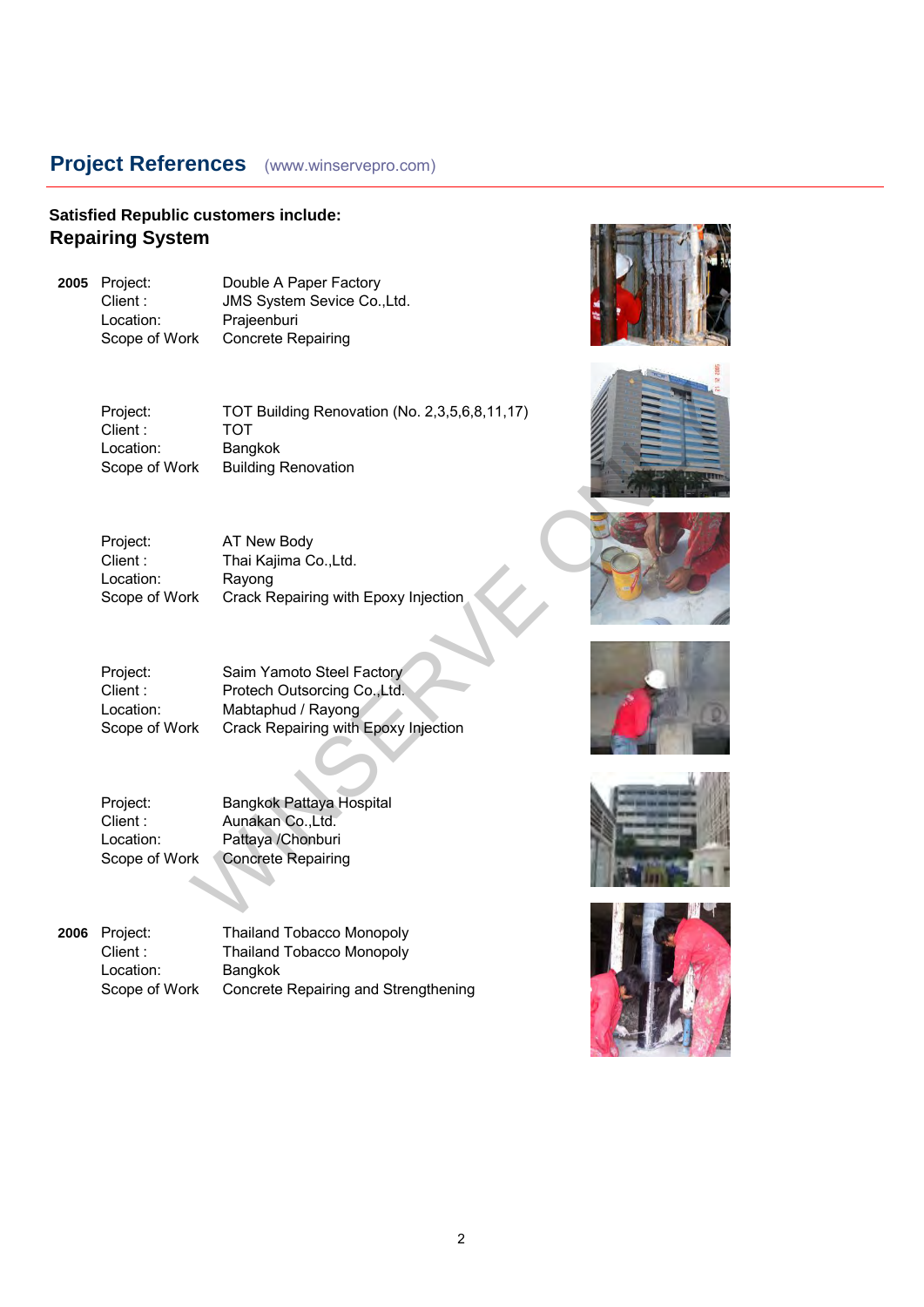#### **Satisfied Republic customers include: Repairing System**

**2006** Project: ECF<br>Client : Thai Location: Ayutthaya<br>Scope of Work Crack Rep

Client : Thai Nakano Co.,Ltd.<br>
Location: Avutthava Crack Repairing with Epoxy Injection

Project: Pattaya Bar<br>Client: Tripple Dee Tripple Dee Renew Co.,Ltd. Location: Pattaya / Chonburi Scope of Work Concrete Repairing and Strengthening Pattaya Bar<br>
Tripple Dee Renew Co.,Ltd.<br>
Pattaya / Chonburi<br>
K Concrete Repairing and Strengthening<br>
Thai Union Frozen Building B<br>
JMS System Sevice Co.,Ltd.<br>
Samutsakom<br>
K Structural Strengthening<br>
Mountain Beach Hotel<br>
T

Location: Samutsakorn Scope of Work Structural Strengthening

Project: Thai Union Frozen Building B<br>Client: JMS System Sevice Co..Ltd. JMS System Sevice Co.,Ltd.

Project: Mountain Beach Hotel Client : Tripple Dee Renew Co., Ltd. Location: Pattaya / Chonburi Scope of Work Concrete Repairing and Strengthening

Project: Western Digital Client : Pythagoras Co.,Ltd. Location: Bangpa-In Scope of Work Concrete Repairing & Epoxy Injection

Project: Pattaya City Hall Client : Tripple Dee Renew Co., Ltd. Location: Pattaya / Chonburi Scope of Work Structural Strengthening











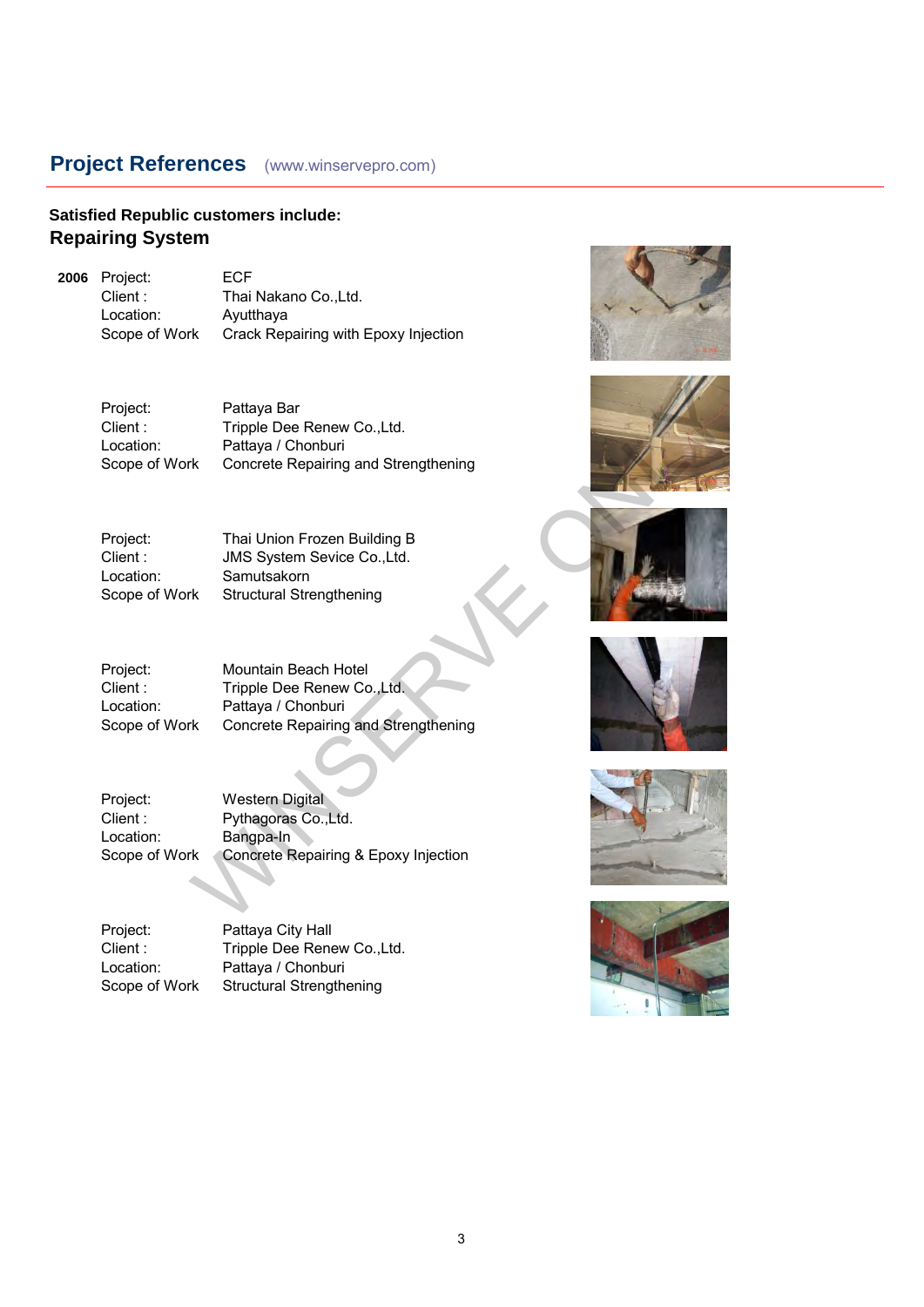### **Satisfied Republic customers include: Repairing System**

**2007** Project: Samphawut Rd.<br>Client : Denchai Paknan Client : Denchai Paknam Ltd.<br>
Location: Samphawut Rd. / Ban

Location: Samphawut Rd. / Bangkok<br>Scope of Work Crack Repairing with Epoxy Crack Repairing with Epoxy Injection

Project: Bayer Flim Plant<br>Client: M+W Zander (The M+W Zander (Thailand) Ltd. Location: Mabtapud / Rayong Scope of Work Crack Repairing with Epoxy Injection

Project: Sakuma Factory<br>Client: Thai Nakano Co. Thai Nakano Co.,Ltd. Location: Pintong / Chonburi Scope of Work Crack Repairing with Epoxy Injection

Project: TPE Plant Client : Rayong Engineering & Plant Services Location: Mabtaphud / Rayong Scope of Work Structural Strengthening

Project: Cherry Serina Factory Client : APS. Electronic Construction Co.,Ltd. Location: Amata Nakorn Scope of Work Crack Repairing with Epoxy Injection Bayer Flim Plant<br>
M+W Zander (Thailand) Ltd.<br>
Mabtapud / Rayong<br>
rk Crack Repairing with Epoxy Injection<br>
Sakuma Factory<br>
The iNakano Co.,Ltd.<br>
Pintong / Chonburi<br>
rk Crack Repairing with Epoxy Injection<br>
Mabtaphud / Rayon

Project: P & G Factory Client : Thai Shimizu Co., Ltd. Location: Rayong Scope of Work Crack Repairing with Epoxy Injection











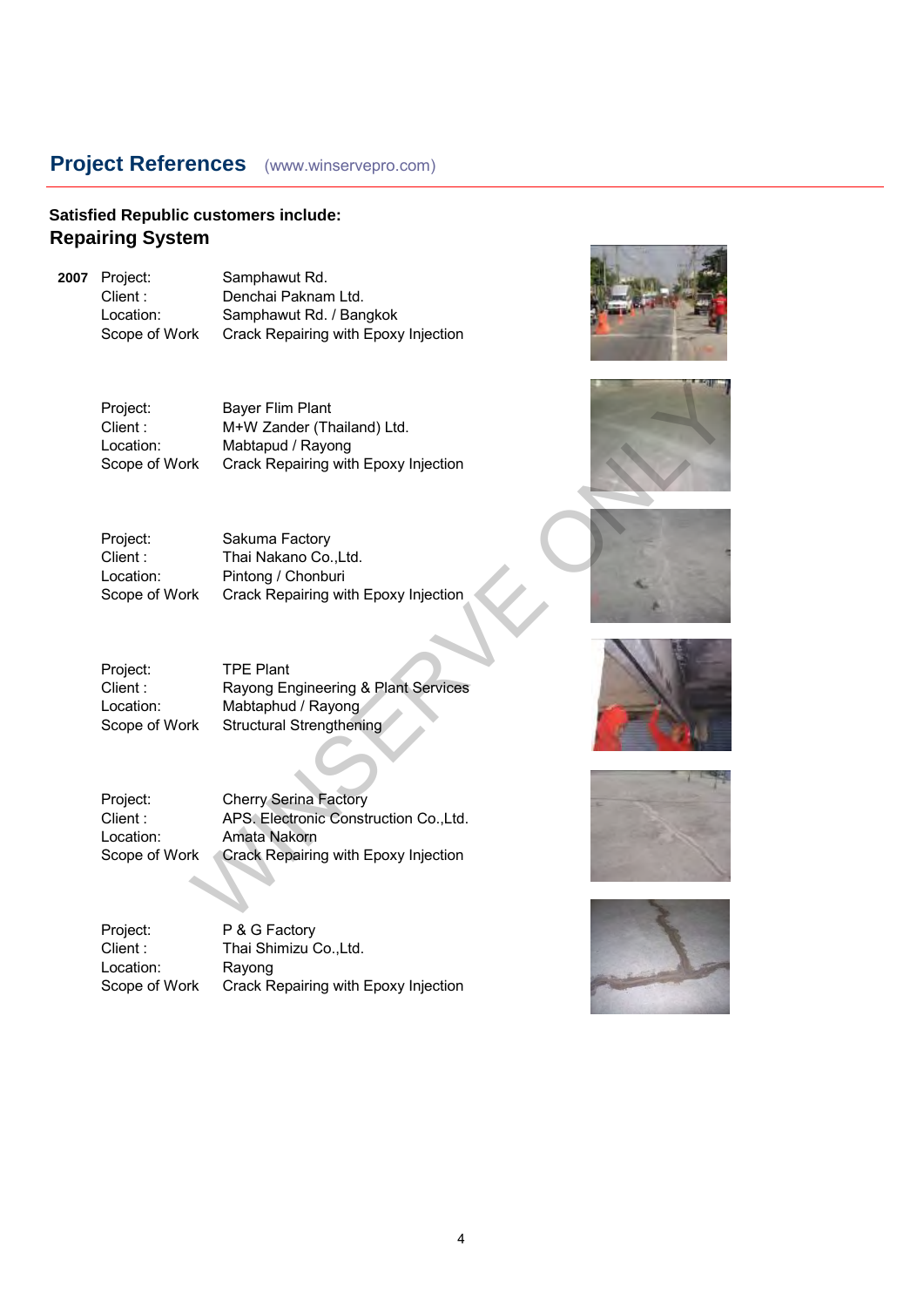### **Satisfied Republic customers include: Repairing System**

Location:<br>Scope of Work

**2007** Project: Bangchak Jetty<br>Client : The Bangchak F The Bangchak Petroleum Public Co.Ltd.<br>Bangkok Concrete Repairing

| Project:      | <b>PURAC Factory</b>                 |
|---------------|--------------------------------------|
| Client :      | BSY Costruction Co., Ltd.            |
| Location:     | Asia Ind.Est. / Rayong               |
| Scope of Work | Crack Repairing with Epoxy Injection |
|               |                                      |

| Project:<br>Client :<br>Location:<br>Scope of Work | <b>KV Mansion</b><br>KV Mansion Co., Ltd.<br>Prakanong / Bangkok<br>Crack Repairing with Epoxy Injection                                |  |
|----------------------------------------------------|-----------------------------------------------------------------------------------------------------------------------------------------|--|
| Project:<br>Client :<br>Location:<br>Scope of Work | <b>Office Building</b><br>NTP Applicator Co., Ltd.<br>Aekkachai 69/1 Rd. / Bangkok<br><b>Structural Strengthening</b>                   |  |
| Project:<br>Client :<br>Location:<br>Scope of Work | <b>PURAC Factory</b><br>BSY Costruction Co., Ltd.<br>Asia Ind.Est. / Rayong<br>Crack Repairing with Epoxy Injection                     |  |
| Project:<br>Client :<br>Location:<br>Scope of Work | <b>ATC</b><br>Qualitech Engineering &Construction Co., Ltd.<br>Thai Woo-ree Co., Ltd.<br>Rayong<br>Crack Repairing with Epoxy Injection |  |
|                                                    |                                                                                                                                         |  |

Project: Advance Phama Factory<br>Client: Advance Phama Co..Ltd. Client : Advance Phama Co., Ltd.<br>
Location: Bangplee / Samutprakan Location: Bangplee / Samutprakan<br>Scope of Work Structural Strengthening Structural Strengthening











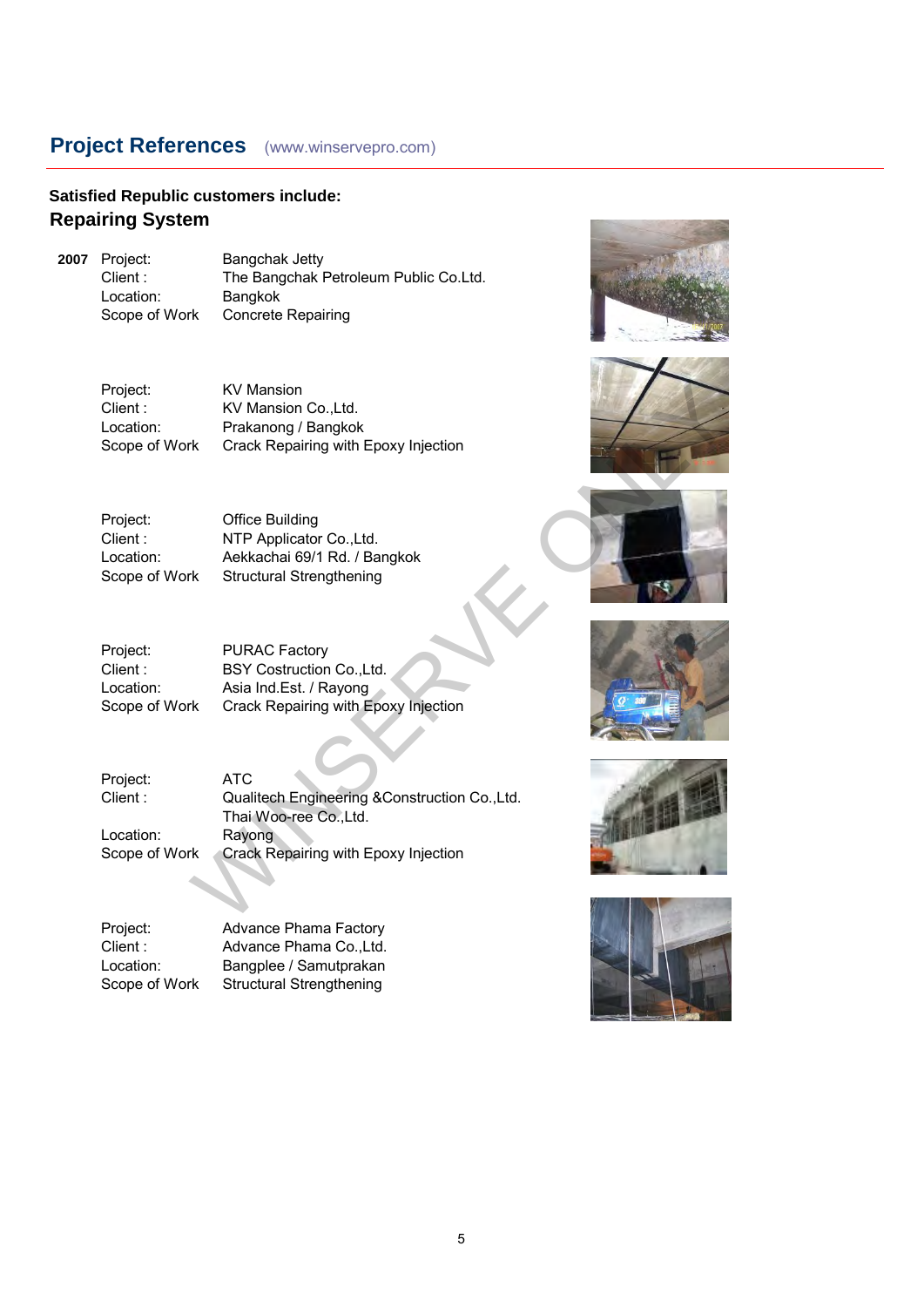# **Satisfied Republic customers include: Repairing System**

**2008** 

| Project:<br>Client:<br>Location:<br>Scope of Work | <b>ATC Watertank</b><br>Italianthai Development Public Co., Ltd.<br>Rayong<br>Polyurethane injection for Water Leaking<br>Crack Repairing with Epoxy Injection |  |
|---------------------------------------------------|----------------------------------------------------------------------------------------------------------------------------------------------------------------|--|
| Project:<br>Client:<br>Location:<br>Scope of Work | <b>Faculty of Technical Education</b><br>King Mongkut 's University of Technology<br>North Bangkok<br>Bangsue / Bangkok<br>Concrete Repair and Strengthening   |  |
| Project:<br>Client:<br>Location:<br>Scope of Work | <b>World Drug Factory</b><br>World Ltd., Part.<br>Nakornprathom<br>Concrete Repair and Strengthening                                                           |  |
| Project:<br>Client:<br>Location:<br>Scope of Work | Samed Island Jetty<br>Rayong Provincial Administration Organization<br>Banpae / Rayong<br><b>Concrete Repair and Strengthening</b>                             |  |
| Project:<br>Client:<br>Location:<br>Scope of Work | <b>Bumrungrad International Hospital</b><br>Green Construction Co., Ltd.<br>Bangkok<br><b>Structural Strengthening</b>                                         |  |
| Project:<br>Client:<br>Location:<br>Scope of Work | <b>IRPC</b><br>PAC Construction Co., Ltd.<br>Rayong<br>Crack Repairing with Epoxy Injection                                                                    |  |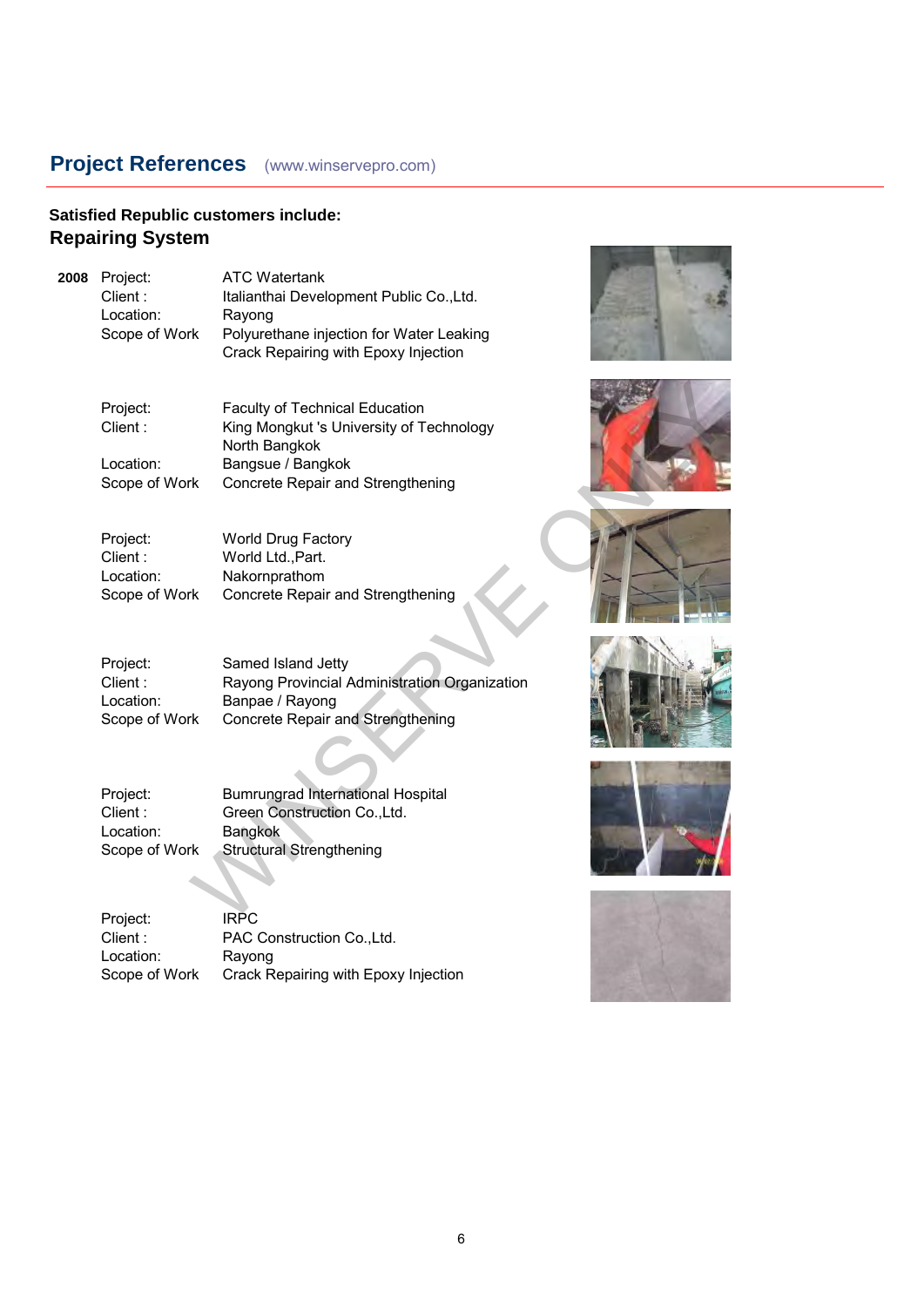### **Satisfied Republic customers include: Repairing System**

**2008** Project: Far East Cooling Tower Client : Far East Knitting & Spinning Co., Ltd Location: Samutsakhon Scope of Work Concrete Repairing

> Project: Ram-intra Bridge Client : Lucky Planing Co., Ltd. Location: Ram-intra Rd. / Bangkok Scope of Work Crack Repairing with Epoxy Injection Ram-intra Bridge<br>
> Lucky Planing Co...Ltd.<br>
> Ram-intra Rd. / Bangkok<br>
> Kr. Crack Repairing with Epoxy Injection<br>
> PTTPE Cracker<br>
> Toyo-thai Corporation Ltd.<br>
> Rayong<br>
> Mama / Sahaphat<br>
> Pitakkij Co.,Ltd.<br>
> Siriacha / Chonburi<br>
> Khon

Project: PTTPE Cracker Client : Toyo-thai Corporation Ltd. Location: Rayong Scope of Work Insulation Joint for Instrument Pit

Project: Mama / Sahaphat<br>Client: Pitakkii Co..Ltd.

Pitakkij Co.,Ltd. Location: Sriracha / Chonburi<br>Scope of Work Concrete Repairing Concrete Repairing

Project: Bayer<br>Client: M+WZ Location: Mabtapud - Rayong<br>Scope of Work Concrete Repairing

M+W Zander (Thai) Ltd. **Concrete Repairing** 

Project: MOC -THPP # 3<br>Client: Thai Woo Ree Fi Client : Thai Woo Ree Engineering Co., Ltd.<br>
Location: Nikom RAL - Rayong Nikom RAL - Rayong Scope of Work Crack Repairing with Epoxy Injection











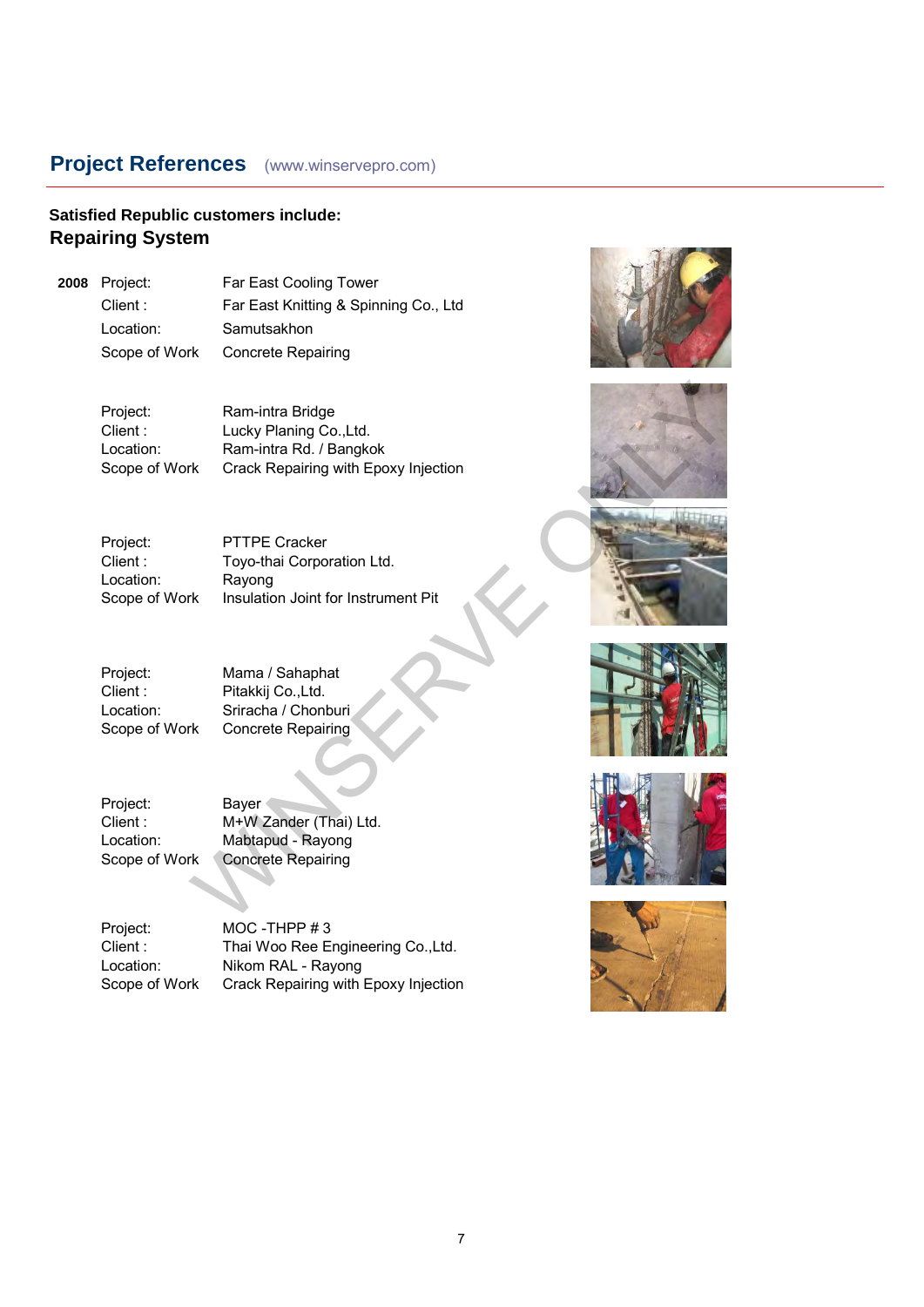### **Satisfied Republic customers include: Repairing System**

**2008** Project: PTT LLDPE (D138)<br>Client : Toyo-thai Corporation Client : Toyo-thai Corporation Ltd.<br>
Location: Ravong Location: Rayong<br>Scope of Work Crack R Crack Repairing with Epoxy Injection

> Project: CPF Factory Km.21<br>Client: CPF  $Client:$ Location: Bang-Na Trad Road KM.21 Scope of Work Concrete Repair and Strengthening

Project: National Housing Phuket Phase II Client : National Housing Authority<br>
Location: Phuket Location:<br>Scope of Work **Concrete Repairing** 

Project: Mahidol University<br>Client: Nara Tech Develop Nara Tech Development & Supplies Co.,Ltd. Location: Salaya - Nakhon Pathom Scope of Work Concrete Repairing CPF Factory Km.21<br>
CPF<br>
Bang-Na Trad Road KM.21<br>
rk<br>
Concrete Repair and Strengthening<br>
National Housing Phuket Phase II<br>
National Housing Authority<br>
Phuket<br>
Phuket<br>
Concrete Repairing<br>
Mahidol University<br>
Nata Tech Develo

Project: Federation of Accounting Professions<br>Client: Bussaban Co.Ltd. Bussaban Co.Ltd. Location: Sukhumvit 21 / Bangkok<br>Scope of Work Grouting Scope of Work

Project: Sukhumvit 64 Builing<br>Client: JMS System Service JMS System Service Co.,Ltd. Location: Sukhumvit 64 / Bangkok Scope of Work Structural Strengthening











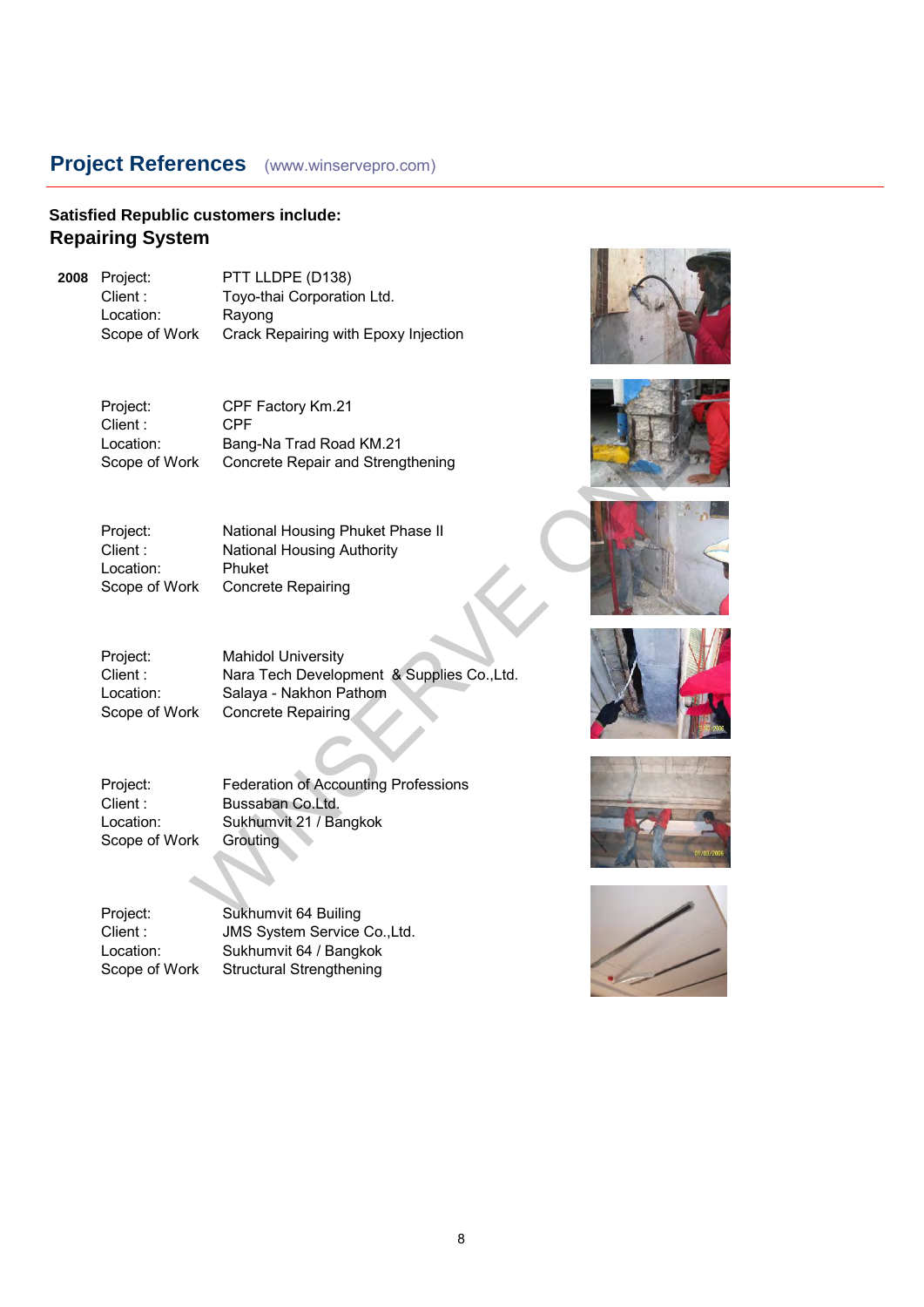### **Satisfied Republic customers include: Repairing System**

**2008** Project: Caulfield Foundation Center<br>Client : Caulfield Foundation Client : Caulfield Foundation<br>
Location: Pracha Song Khro 16 Location: Pracha Song Khro 16 Road., / Bangkok<br>Scope of Work Concrete Repairing Concrete Repairing

| Baron Beach Hotel                 |
|-----------------------------------|
| Triple Dee Renew Co., Ltd.        |
| Pattaya                           |
| Concrete Repair and Strengthening |
|                                   |

| Project:<br>Client :<br>Location:<br>Scope of Work | Siampharmacy Factory<br>NTP Applicator Co., Ltd.<br>Soi Chokchai-Ruammit / Bangkok<br>Concrete Repair and Strengthening                     |  |
|----------------------------------------------------|---------------------------------------------------------------------------------------------------------------------------------------------|--|
| Project:<br>Client :<br>Location:<br>Scope of Work | Baron Beach Hotel<br>Triple Dee Renew Co., Ltd.<br>Pattaya<br>Concrete Repair and Strengthening                                             |  |
| Project:<br>Client :<br>Location:<br>Scope of Work | Government Savings Bank (Head Office)<br>Government Savings Bank (Head Office)<br>Phahon Yothin Road / Bangkok<br><b>Concrete Repairing</b> |  |
| Project:<br>Client :<br>Location:<br>Scope of Work | Sumrongtai City Building<br>Triple Dee Renew Co., Ltd.<br>Sumrongtai City / Samutprakan<br><b>Concrete Repair and Strengthening</b>         |  |
|                                                    |                                                                                                                                             |  |

Project: G Project<br>Client : Cornersto Cornerstone Management Co.,Ltd. Location: Sukhumvit Soi 8 / Bangkok Scope of Work Concrete Repair and Strengthening











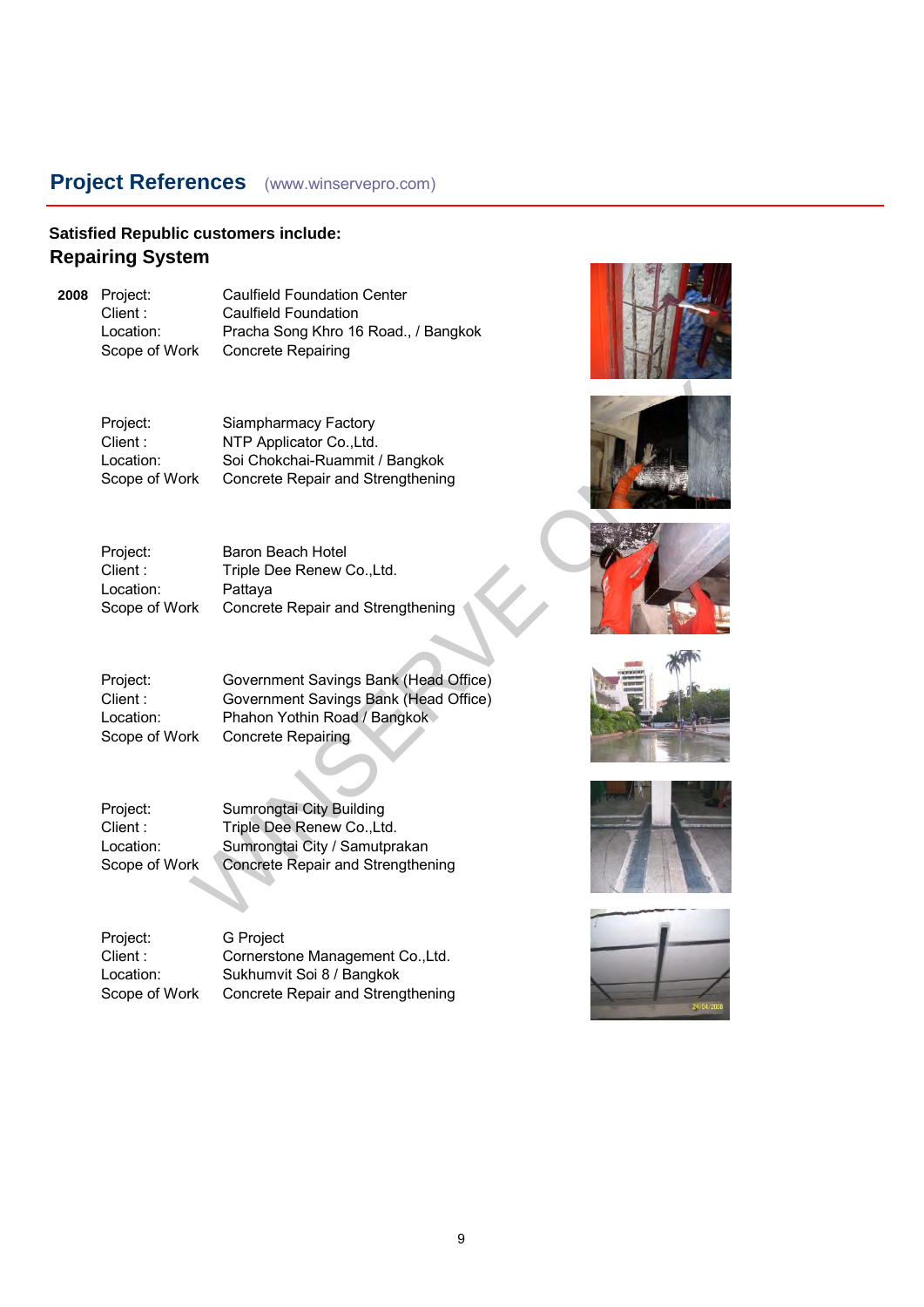### **Satisfied Republic customers include: Repairing System**

| 2008 Project: | Hanwa Chemical                       |
|---------------|--------------------------------------|
| Client:       | Jisco Development Co., Ltd.          |
| Location:     | Bangplee / Samutprakan               |
| Scope of Work | Crack Repairing with Epoxy Injection |
|               |                                      |

**2009** Project: Singha Factory<br>Client : Tripple Dee Rer Location: Suphanburi

| <b>Irrigation Canal Bridge</b>  |
|---------------------------------|
| First Choice Ltd.Part.          |
| Pattani                         |
| <b>Structural Strengthening</b> |
|                                 |

| Project:<br>Client:<br>Location:<br>Scope of Work | Singha Factory<br>Tripple Dee Renew Co., Ltd.<br>Suphanburi<br><b>Structural Strengthening</b>                               |  |
|---------------------------------------------------|------------------------------------------------------------------------------------------------------------------------------|--|
| Project:<br>Client:<br>Location:<br>Scope of Work | Irrigation Canal Bridge<br>First Choice Ltd.Part.<br>Pattani<br><b>Structural Strengthening</b>                              |  |
| Project:<br>Client:<br>Location:<br>Scope of Work | See Fah Restaurant<br>See Fah Tonglor Restaurant Co., Ltd.<br>Ratchadamri Road./Bangkok<br>Concrete Repair and Strengthening |  |
| Project:<br>Client:<br>Location:<br>Scope of Work | <b>GPO</b><br>M+W Zander (Thai) Co., Ltd.<br>Rangsit / Pathumthani<br><b>Concrete Repair</b>                                 |  |
| Project:                                          | PTT LLDPE (D138)                                                                                                             |  |

| Project:      | GPO                    |
|---------------|------------------------|
| Client:       | M+W Zander (Th         |
| Location:     | Rangsit / Pathum       |
| Scope of Work | <b>Concrete Repair</b> |

| Project:      | PTT LLDPE (D138)                     |
|---------------|--------------------------------------|
| Client :      | Toyo-thai Corporation Ltd.           |
| Location:     | Rayong                               |
| Scope of Work | Crack Repairing with Epoxy Injection |











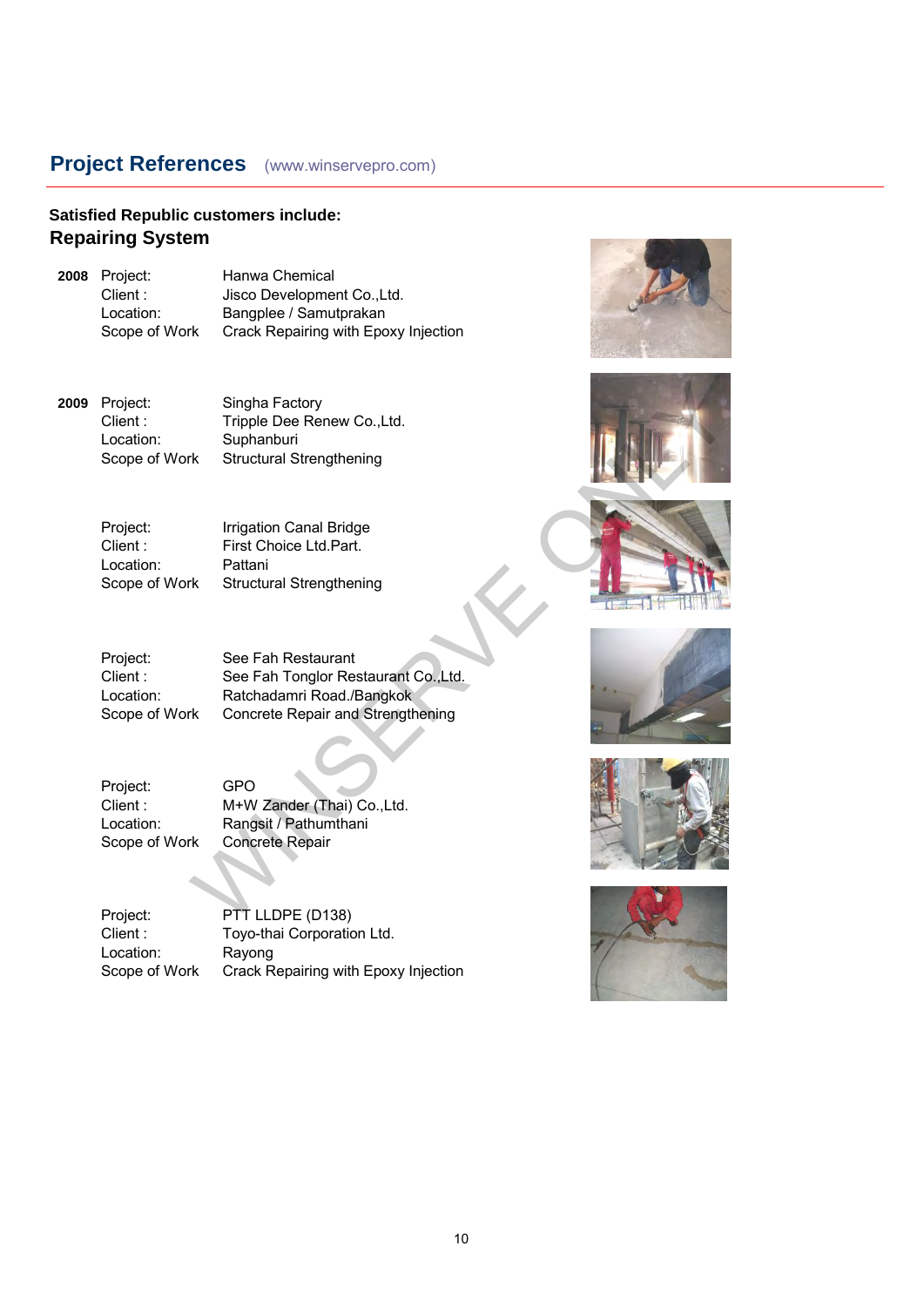### **Satisfied Republic customers include: Repairing System**

**2009** Project: Ubolratana Dam Client : Electricity Generating Authority of Thailand Location: Khonkaen Scope of Work Structural Strengthening

Project: PTTPE LDPE (D137)<br>Client : Toyo-thai Corporation Toyo-thai Corporation Ltd. Location: Rayong Scope of Work Crack Repairing with Epoxy Injection

| Project:      | THPP $#3$                            |
|---------------|--------------------------------------|
| Client :      | Thai Woo Ree Engineering Co., Ltd.   |
| Location:     | Nikom RAL - Rayong                   |
| Scope of Work | Crack Repairing with Epoxy Injection |

Project: Saint Louis Hospital Client : Power Line Engineering Public Co.,Ltd. Location: South Sathorn Rd., / Bangkok Scope of Work Crack Repairing with Epoxy Injection PTTPE LDPE (D137)<br>
Toyo-thai Corporation Ltd.<br>
Rayong<br>
K Crack Repairing with Epoxy Injection<br>
THPP #3<br>
Thai Woo Ree Engineering Co.,Ltd.<br>
Nikom RAL - Rayong<br>
K Crack Repairing with Epoxy Injection<br>
Saint Louis Hospital<br>
P

Project: Thai Insurance Building<br>Client: JMS Service System Co JMS Service System Co.,Ltd.<br>Loei Location:<br>Scope of Work Structural Strengthening

Project: Pakmeng Jetty<br>Client: Trang Province Trang Province Location: Trang Scope of Work Concrete Repair and Strengthening











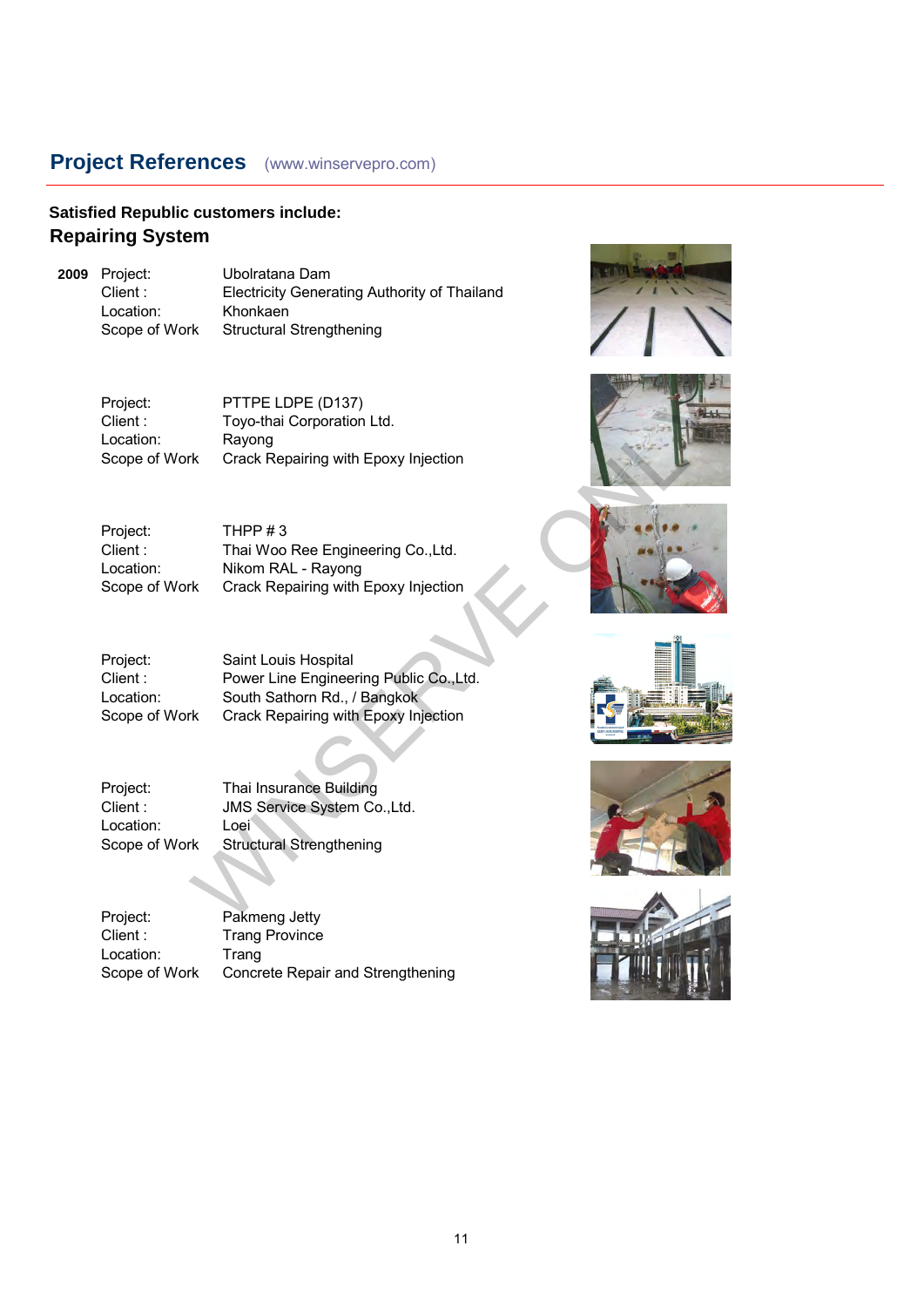#### **Satisfied Republic customers include: Repairing System**

**2009** Project: Siriraj Hospital Library Client : Ek Ca Thai Co., Ltd. Location: Bangkok Noi / Bangkok Scope of Work Inspection, Design and Structural Strengthening

Project: Office Building Scope of Work Concrete Repair

Client : Step Builder Co., Ltd. Location: Phetchaburi Rd., / Bangkok

| Project:      | <b>Frozen Factory</b>             |
|---------------|-----------------------------------|
| Client :      | IPC Engineering Co., Ltd.         |
| Location:     | Hat Yai / Songkhla                |
| Scope of Work | Concrete Repair and Strengthening |

Project: Yanhee International Hospital Client : Process Engineering Services Co.,Ltd. Location: Bang Plut / Bangkok Scope of Work Structural Strengthening Office Building<br>
Step Building Co., Ltd.<br>
Phetchaburi Rd., / Bangkok<br>
K Concrete Repair<br>
Frozen Factory<br>
IPC Engineering Co., Ltd.<br>
Hat Yai / Songkhla<br>
K Concrete Repair and Strengthening<br>
Process Engineering Services Co.,

Project: PTT Gas Plant Jetty<br>Client : PTT Public Company Client : PTT Public Company Limited<br>
Location: Sriracha / Chonburi Sriracha / Chonburi Scope of Work Concrete Repair and Strengthening

Project: Electricity Bangpakong Resident Client : Electricity Generating Authority of Thailand Location: Bangpakong Scope of Work Concrete Repair

Project: Bangkok Metropolitan Adminstration Client : Sino-Thai Engineering & Construction Public Company Limited Location: Bangkok Scope of Work Adjust Level Flooring













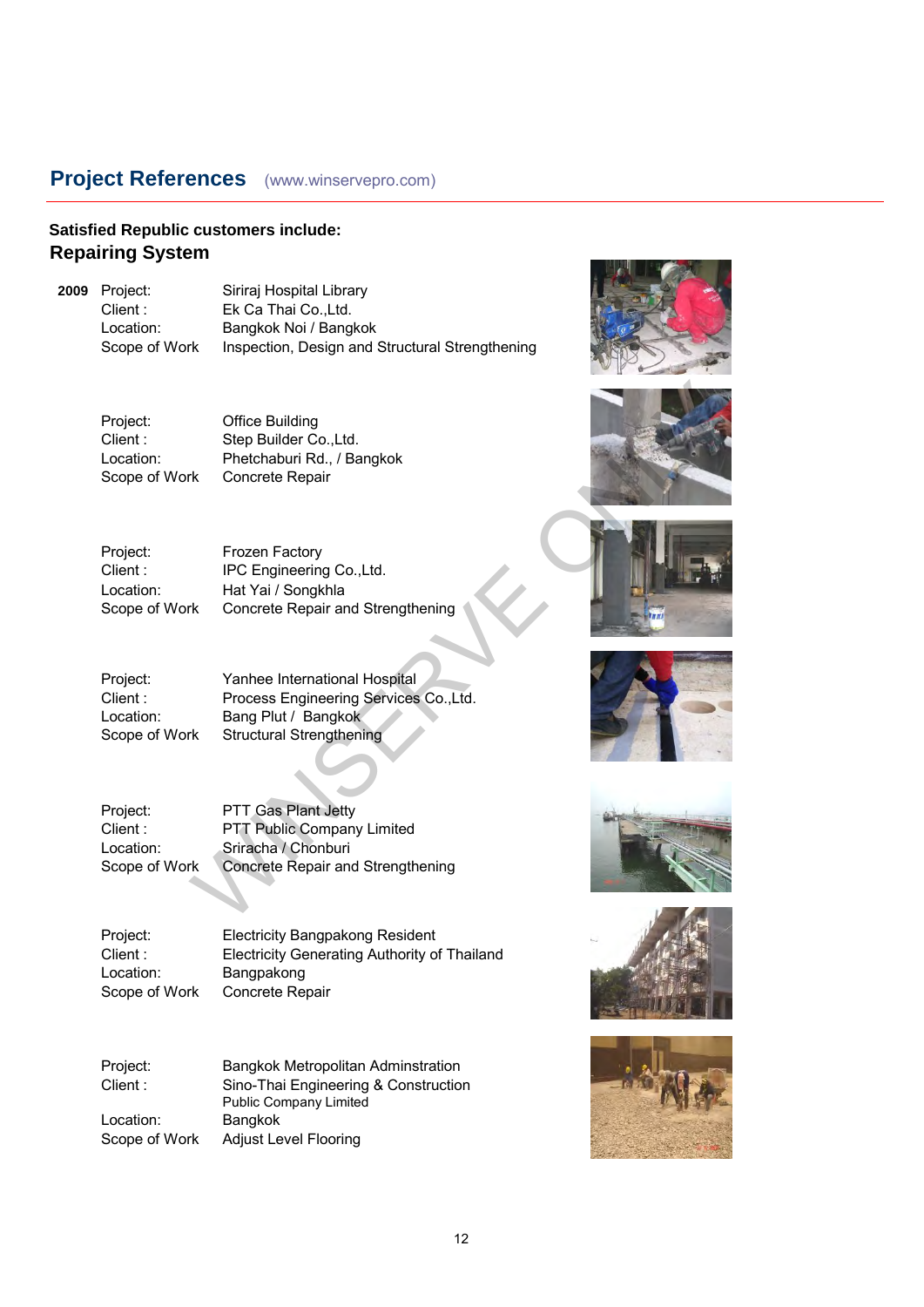### **Satisfied Republic customers include: Repairing System**

**2010** Project: Via Logistics Factory<br>Client: Thai Nakano Co..Ltd. Client : Thai Nakano Co., Ltd.<br>
Location: Amata Nakorn-Bangp Location: Amata Nakorn-Bangpakong<br>Scope of Work Concrete Surface Repairing **Concrete Surface Repairing** 

> Project: Hanwa<br>Client: Jisco D Client : Jisco Development Co., Ltd.<br>
> Location: Bangoli Location: Bangpli<br>Scope of Work Crack & Crack & Waterproofing

Project: TPC Plant<br>Client : Thai plastic Thai plastic and chemicals public company Location: Rayong Scope of Work Crack Repairing with Epoxy Injection Hanwa<br>
Jisco Development Co.,Ltd.<br>
Bangpli<br>
rk Crack & Waterproofing<br>
TPC Plant<br>
Thai plastic and chemicals public company<br>
Rayong<br>
rk Crack Repairing with Epoxy Injection<br>
With Crack Repairing with Epoxy Injection<br>
RPC Pl

Project: IRPC Plant<br>Client: PAC Constr Client : PAC Construction Co., Ltd.<br>
Location: Ravong Location: Rayong<br>Scope of Work Crack R **Crack Repairing with Epoxy Injection** 

| Project:      | Nakornchaisi Bridge             |
|---------------|---------------------------------|
| Client :      | Pentagram Co., Ltd.             |
| Location:     | Nakornprathom                   |
| Scope of Work | <b>Structural Strengthening</b> |

Project: Owner Resident Client : Siam Telecom CTX Co., Ltd. Location: Nakornprathom Scope of Work Crack Repairing with Epoxy Injection











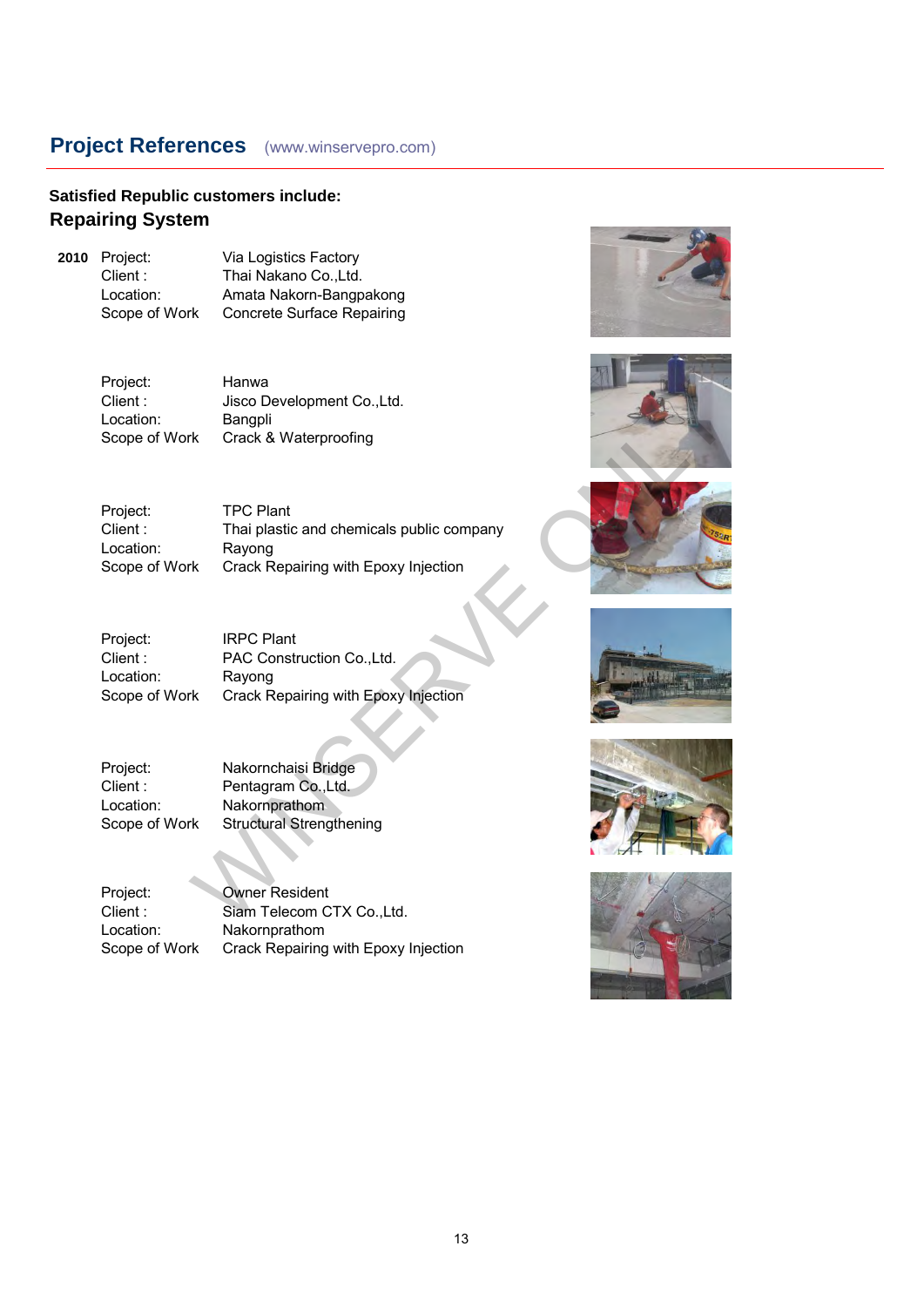### **Satisfied Republic customers include: Repairing System**

**2010** Project: 72 years Siriraj Hospital Builing<br>Client: Shine Architect Co..Ltd. Shine Architect Co., Ltd. Location: Bangkok Scope of Work Structural Strengthening

| Project:      | <b>Ptt Tank Farm</b>       |
|---------------|----------------------------|
| Client :      | PTT Public Company Limited |
| Location:     | Suratthani                 |
| Scope of Work | Renovate Tank Farm         |

| Project:      | <b>Steel Structure Jetty</b> |
|---------------|------------------------------|
| Client :      | PTT Public Company Limited   |
| Location:     | Phuket                       |
| Scope of Work | Renovate Steel Structure     |

| Project:<br>Client :<br>Location:<br>Scope of Work | Khongdant 2 Bridge<br>Khongdant City<br>Samutphakarn<br>Concrete Repair and Strengthening                                      |  |
|----------------------------------------------------|--------------------------------------------------------------------------------------------------------------------------------|--|
| Project:<br>Client:<br>Location:<br>Scope of Work  | <b>Ptt Tank Farm</b><br>PTT Public Company Limited<br>Suratthani<br>Renovate Tank Farm                                         |  |
| Project:<br>Client:<br>Location:<br>Scope of Work  | <b>Steel Structure Jetty</b><br>PTT Public Company Limited<br>Phuket<br>Renovate Steel Structure                               |  |
| Project:<br>Client:<br>Location:<br>Scope of Work  | Bamrasnaradura Infectious Diseases Institute<br>Tripple Dee Renew Co., Ltd.<br>Nonthaburi<br>Concrete Repair and Strengthening |  |
| Project:                                           | Reactor and Heat Exchanger Structure                                                                                           |  |

| Project:      | Reactor and Heat Exchanger Structure  |
|---------------|---------------------------------------|
|               | 3C-101 Structure                      |
| Client :      | The Bangchak Petroleum Public Co.Ltd. |
| Location:     | Bangkok                               |
| Scope of Work | Concrete Repairing                    |
|               |                                       |











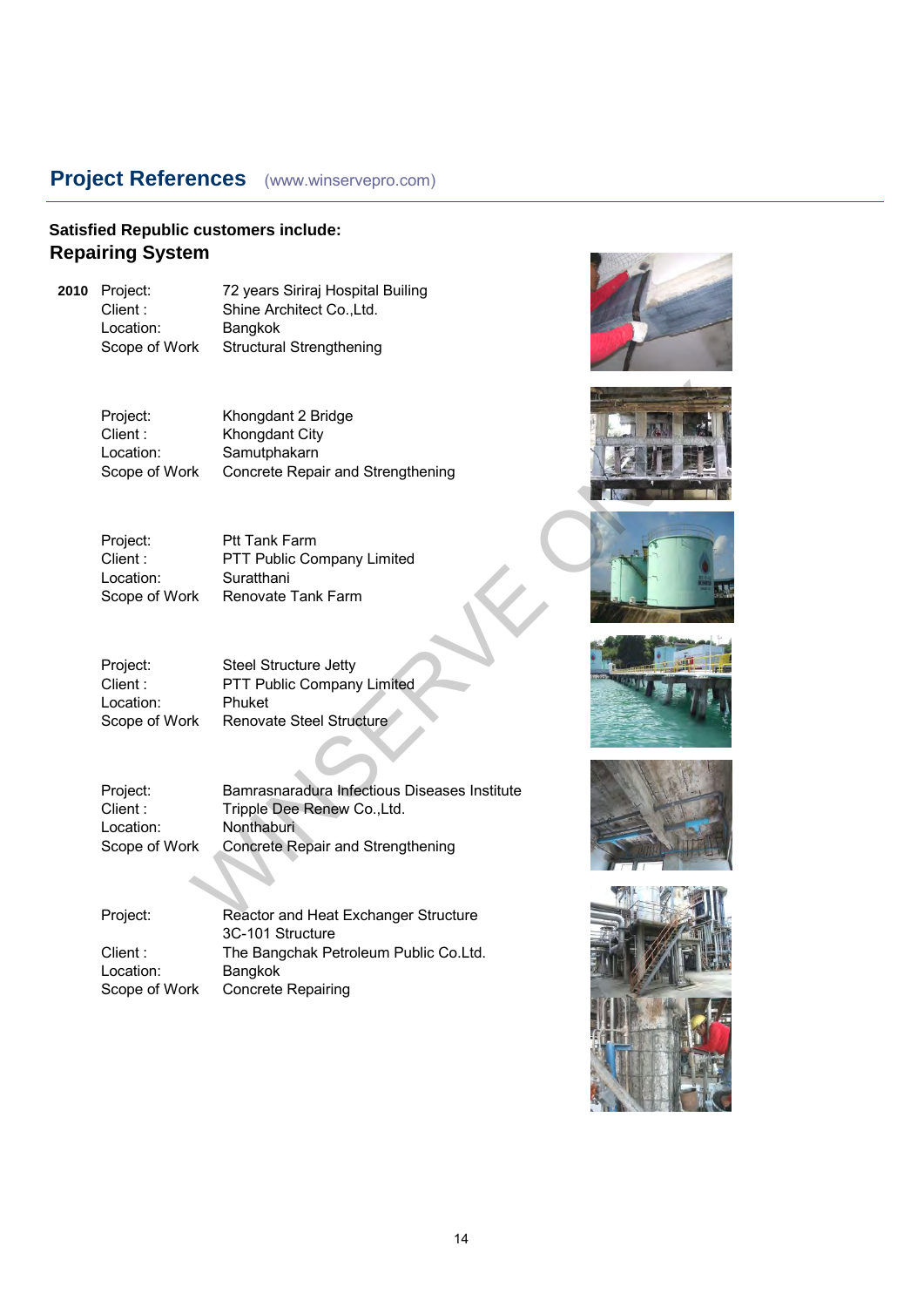#### **Satisfied Republic customers include: Repairing System**

**2010** Project: TPC /Salt Warehouse<br>Client: Thai plastic and chemi Thai plastic and chemicals public company Location: Rayong<br>Scope of Work Concret Concrete Repair

**2011** Project: Cooling Tower Unit 1<br>Client : Electricity Generating Electricity Generating Authority of Thailand Location: Bangpakong Scope of Work Concrete Repair Cooling Tower Unit 1<br>
Electricty Generating Authority of Thailand<br>
Bangpakong<br>
The Concrete Repair<br>
Khong Dana City<br>
Khong Dana City<br>
Samutphakarm<br>
Khong Dana City<br>
Samutphakarm<br>
Sama Stengthening<br>
Bangkok<br>
Strengthening<br>

Project: Khong Mond Bridge<br>Client: Khong Dant City Client : Khong Dant City<br>
Location: Samutphakarn Samutphakarn Scope of Work Concrete Repair and Strengthening

Location:<br>Scope of Work

Project: Bangkok Bridge 72 Bridges<br>Client: Pentagram International Co Pentagram International Co.,Ltd.<br>Bangkok Strengthening

Project: Sky Walk Condominium<br>Client: Worarak Property Co..Lt Worarak Property Co.,Ltd.<br>Bangkok Location: Scope of Work Strengthening

Project: Siam Seppermte Factory<br>Client: Boral Concrete Co., Ltd. Boral Concrete Co.,Ltd. Location: Hat Yai<br>Scope of Work Strengthening Scope of Work

Project: Tipco Jetty<br>Client: TIPCO Asp Client : TIPCO Asphalt Public Company Limited.<br>
Location: Samutphakarn Location: Samutphakarn<br>Scope of Work Concrete Repa Concrete Repair













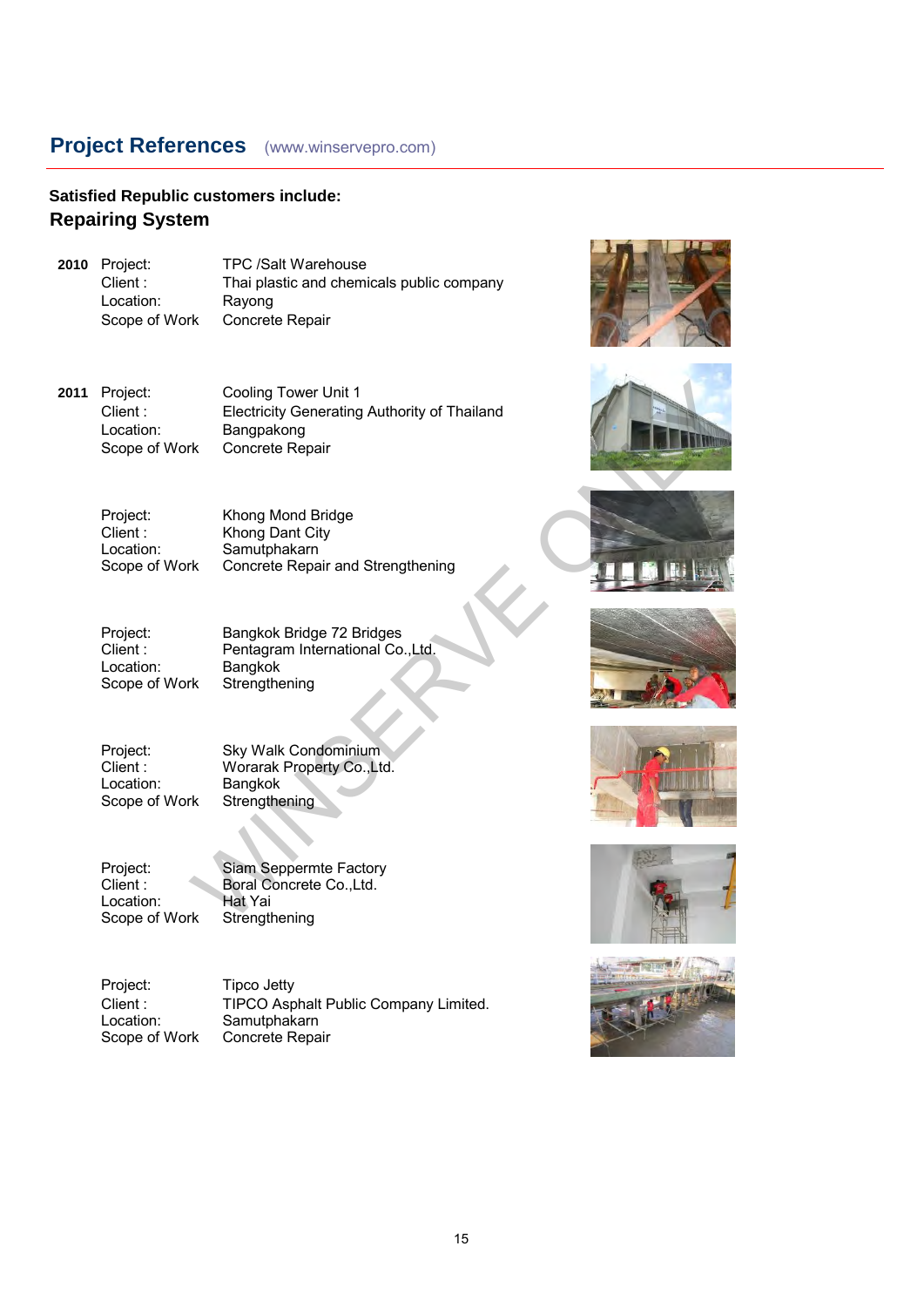#### **Satisfied Republic customers include: Repairing System**

Client : Ped 9 Tower<br>
Location: Bangkok Scope of Work

**2011** Project: Ped 9 Tower (Pedburi Rd.)<br>Client: Ped 9 Tower Bangkok<br>Concrete Repair

> Project: Thipparod Factory<br>Client: Pirod Co..Ltd. Pirod Co.,Ltd.<br>Chonburi Location: Chonburi<br>Scope of Work Concrete Repair Scope of Work



Project: PTT (Suratthani)<br>Client: PTT Public Comi Client : PTT Public Company Limited<br>
Location: Suratthani Location: Suratthani<br>Scope of Work Concrete F Concrete Repair

Project: Bangkok marina condo<br>Client: PA Architect Co..LTD. PA Architect Co.,LTD.<br>Bangkok Location: Bangkok<br>Scope of Work Strengthening Scope of Work

**2012** Project: 304 Building Client : Loxley Public Company Limited.<br>
Location: Bangkok Bangkok<br>Strengthening Scope of Work

Project: PTT Gas Plant Jetty<br>Client: PTT Public Company Client : PTT Public Company Limited<br>
Location: Sriracha / Chonburi Location: Sriracha / Chonburi<br>Scope of Work Concrete Repair Concrete Repair

Project: 304 Building Client : Loxley Public Company Limited. Location: Bangkok Scope of Work Strengthening















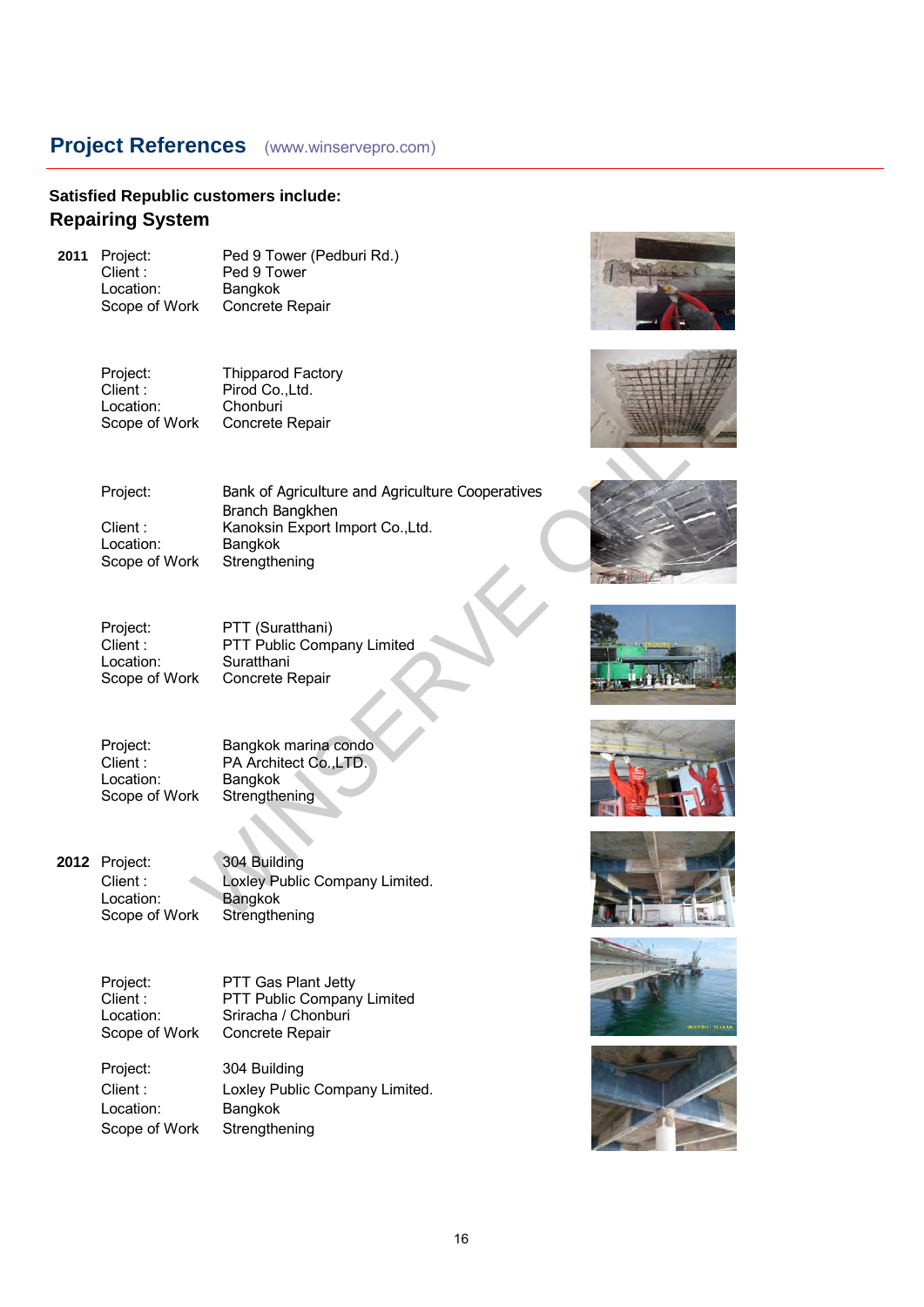#### **Satisfied Republic customers include: Repairing System**

**2012** Project: PTT Gas Plant Jetty Client : PTT Public Company Limited Location: Sriracha / Chonburi Scope of Work Concrete Repair

> Project: Jomtien Condotel Client : Triple Dee Renew Co., Ltd. Location: Jomtien Beach / Pattaya Scope of Work Crack Repairing with Epoxy Injection Jomtien Condotel<br>
> Triple Dee Renew Co.,Ltd.<br>
> Jomtien Beach / Pattaya<br>
> K Crack Repairing with Epoxy Injection<br>
> CPF (Siriacha)<br>
> CPF (Siriacha)<br>
> CPF (Siriacha)<br>
> CPF (Siriacha)<br>
> CPF (Siriacha)<br>
> CPF (Siriacha)<br>
> CPF (Siriacha)<br>

Project: CPF (Sriracha) Client : CPF (Thailand) Public Co.,Ltd. Location: Sriracha Scope of Work Concrete Repair

Project: See Fah Restaurant Client : See Fah Tonglor Restaurant Co.,Ltd. Location: Siam Square/Bangkok Scope of Work Concrete Repairing

Project: BTN Building Client : Triple Dee Renew Co., Ltd. Location: Lamphun Scope of Work Strengthening

Project: Home Khun Veena Client : SCG-SEKISUI SALES CO.,LTD Location: Phutthamonthon Sai 4 Scope of Work Crack Repairing with Epoxy Injection

Project: The Siam Industrial Wire Co.,Ltd. Client : The Siam Industrial Wire Co.,Ltd. Location: Rayong Scope of Work Crack Repairing with Epoxy Injection













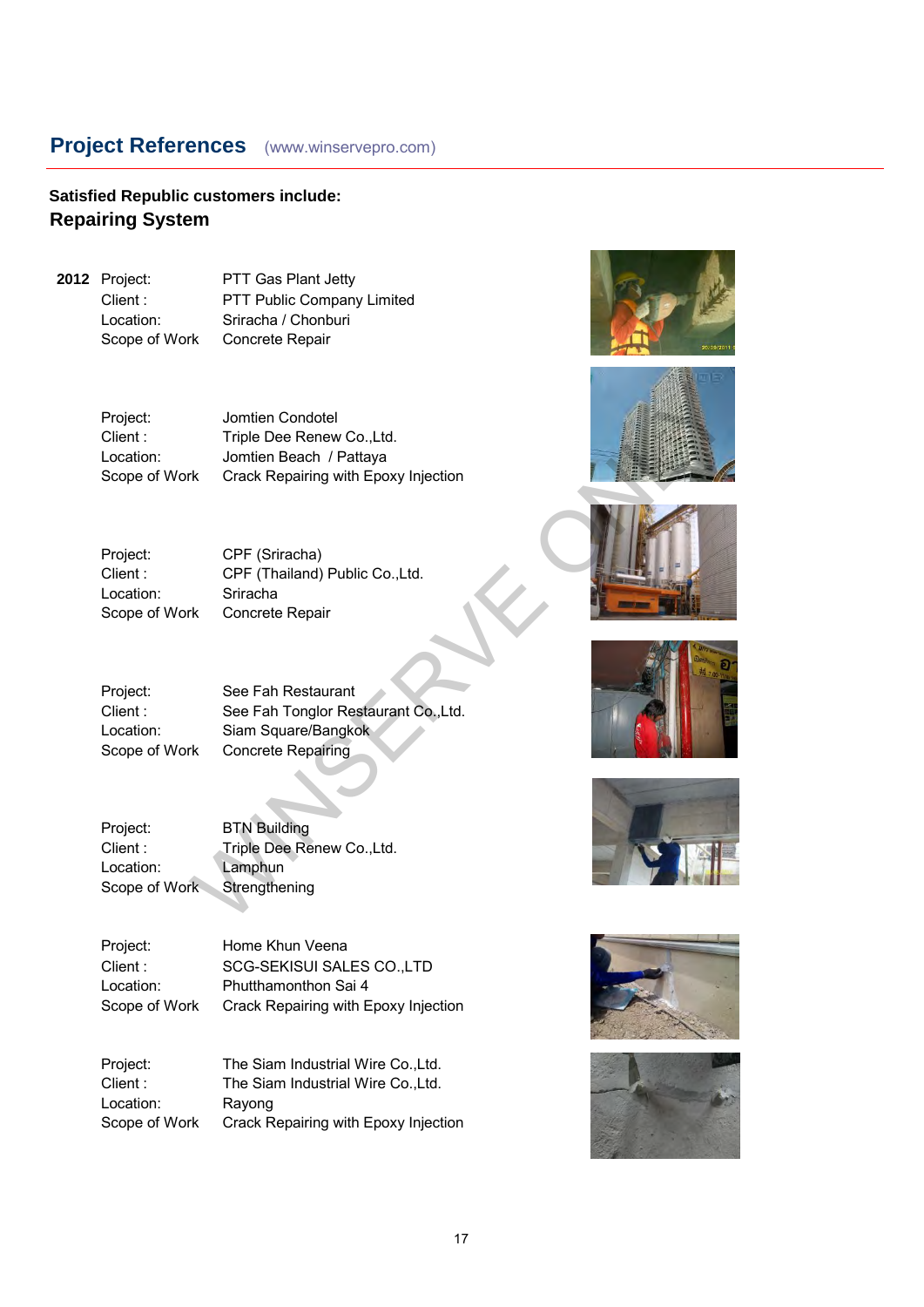### **Satisfied Republic customers include: Repairing System**

**2012** Project: IRPC Client : Freyssinet (Thailand) Ltd. Location: Rayong Scope of Work Crack Repairing with Epoxy Injection

> Project: INT-Intersect Co.,Ltd. Client : **INT-Intersect Co., Ltd.** Location: Rama III / Bangkok Scope of Work : Strengthening

| Project:<br>Client:                                | IN I-Intersect Co.,Ltd.<br>INT-Intersect Co., Ltd.                                                                            | $H_{1} +$ |
|----------------------------------------------------|-------------------------------------------------------------------------------------------------------------------------------|-----------|
| Location:                                          | Rama III / Bangkok                                                                                                            |           |
| Scope of Work:                                     | Strengthening                                                                                                                 |           |
| Project:<br>Client:<br>Location:<br>Scope of Work: | 25 Hours Service Apartment<br>Ban Ruanthai & Construction Co., Ltd.<br>Samutprakan<br>Strengthening                           |           |
| Project:<br>Client:<br>Location:<br>Scope of Work: | Habitia / Hatairath<br>Sansiri Public Co., Ltd.<br>Bangkok<br>Concrete Repair and Strengthening                               |           |
| Project:<br>Client:<br>Location:<br>Scope of Work: | Ocean Glass Public Co., Ltd.<br>Ocean Glass Public Co., Ltd.<br>Samutprakan<br><b>Structure Repair</b>                        |           |
| Project:<br>Client:<br>Location:<br>Scope of Work  | Roachanan Building<br>V.S.Engineering&Construction Co.,Ltd.<br>Silom Soi 19 / Bangkok<br>Crack Repairing with Epoxy Injection |           |

| Project:  | Ocean Glass Public Co., Ltd.    |
|-----------|---------------------------------|
| Client:   | Ocean Glass Public Co., Ltd.    |
| Location: | Samutprakan                     |
|           | Scope of Work: Structure Repair |

| Project:      | Siriraj Hospital                |
|---------------|---------------------------------|
| Client :      | T. A. Tech CoLtd.               |
| Location:     | <b>Bangkok</b>                  |
| Scope of Work | Strengthening & Epoxy Injection |